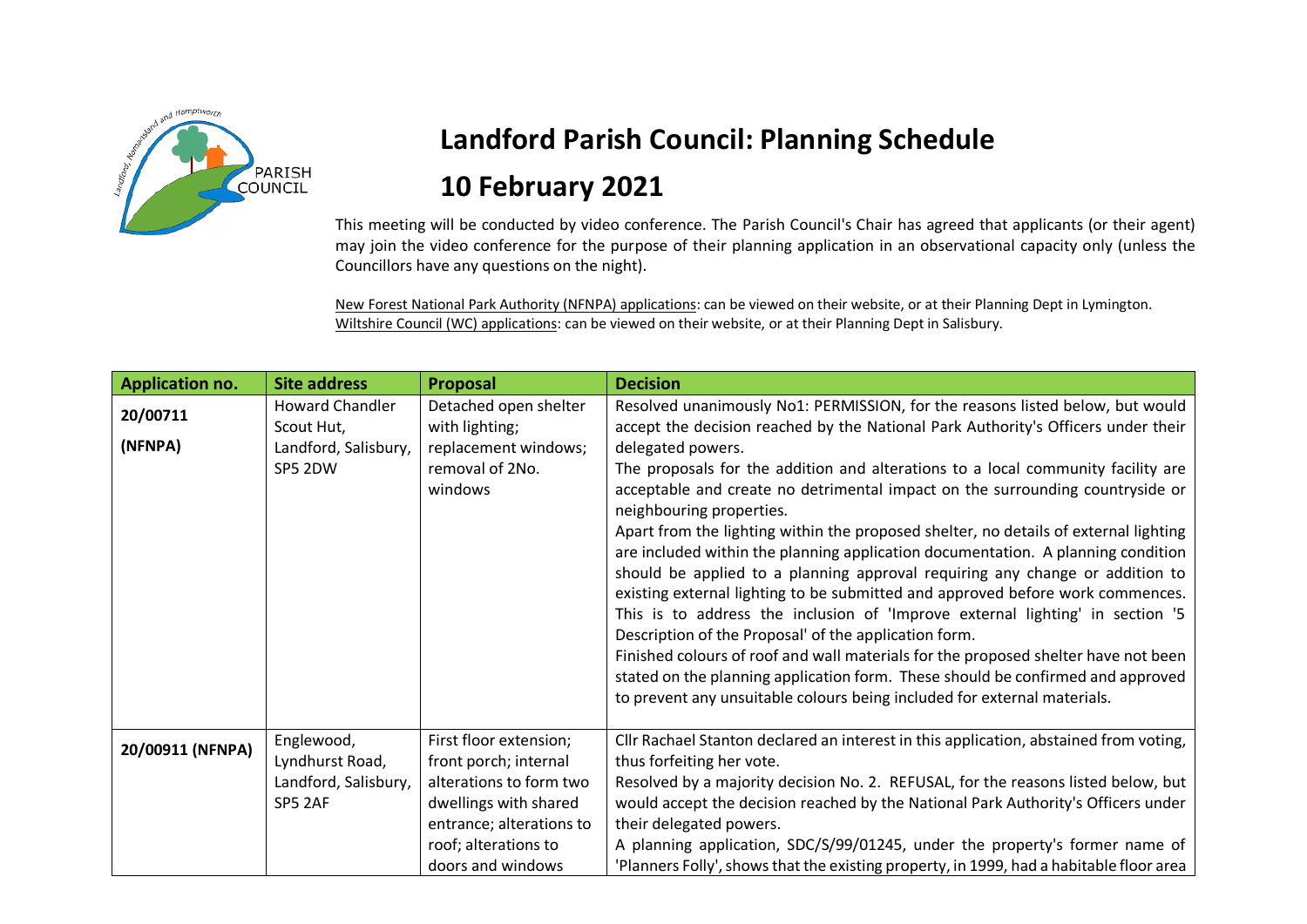|                         |                                                                       |                                                               | of approximately 100m2. After many extensions, the current dwelling now has a<br>habitable floor area well in excess of 200m2, and the application proposes to add<br>a further 36m2. The 30% maximum increase in floor area set out in Policy DP36<br>has long been exceeded.<br>The proposal to create two dwellings from the existing single dwelling is not<br>normally allowable outside of the four defined villages of the national park. A<br>planning application (11/96373) for a similar proposal to a nearby property was<br>refused and the subsequent planning appeal dismissed.                                                                                                                                                                                                                                                                                                                                                                                                                                                                                                                                                                                                                                                                         |
|-------------------------|-----------------------------------------------------------------------|---------------------------------------------------------------|------------------------------------------------------------------------------------------------------------------------------------------------------------------------------------------------------------------------------------------------------------------------------------------------------------------------------------------------------------------------------------------------------------------------------------------------------------------------------------------------------------------------------------------------------------------------------------------------------------------------------------------------------------------------------------------------------------------------------------------------------------------------------------------------------------------------------------------------------------------------------------------------------------------------------------------------------------------------------------------------------------------------------------------------------------------------------------------------------------------------------------------------------------------------------------------------------------------------------------------------------------------------|
| 20/11334<br>(Wiltshire) | Furze Farm,<br>Sherfield English<br>Road, Landford,<br><b>SP5 2BD</b> | Conversion of existing<br>stables to tourist<br>accommodation | Resolved unanimously OBJECT (for reasons set out below)<br>• The proposal is within an area in which additional housing is not normally<br>permitted under Wiltshire Council policies. The proposed change of use of from<br>the existing stables to holiday lets effectively creates a more intense 'housing' use<br>than normal domestic use.<br>. The noise and disturbance of tourism activities from the proposed holiday lets<br>and the large site surrounding it, will have a detrimental impact on neighbouring<br>properties - far more than the existing equestrian use.<br>• The driveway from Sherfield English Road to the application site also forms part<br>of a local public footpath. The much greater intensity of use by motor vehicles as<br>a result of the proposals, will not be compatible with the use of the driveway as a<br>public footpath.<br>. High levels of nitrogen pollution are impacting protected sites in the Solent area<br>and Natural England have advised that planning permissions should not be granted<br>unless developments are nitrate neutral.<br>. The building is located in a position which is contrary to Landford Village Design<br>Statement, GUIDELINE 7.1.6 - Tandem development is strongly discouraged. |
| 21/00033 (NFNPA)        | Hawthornes, Forest<br>Road, Nomansland,<br>Salisbury, SP5 2BW         | Replacement dwelling;<br>carport; driveway; gates             | Cllr Nik Bishop declared an interest in this application, abstained from voting, thus<br>forfeiting her vote.<br>Resolved unanimously No. 1. PERMISSION, for the reasons listed below, but would<br>accept the decision reached by the National Park Authority's Officers under their<br>delegated powers.<br>The overall style, character and external materials of the proposed structures will<br>provide a good example of a traditional modest dwelling and will be an appropriate<br>addition to the street scene. However, the parish council would like to suggest that<br>conditions are added to any planning approval, to cover the following points:<br>• Samples of external materials to be submitted and approved before works<br>commences.                                                                                                                                                                                                                                                                                                                                                                                                                                                                                                            |